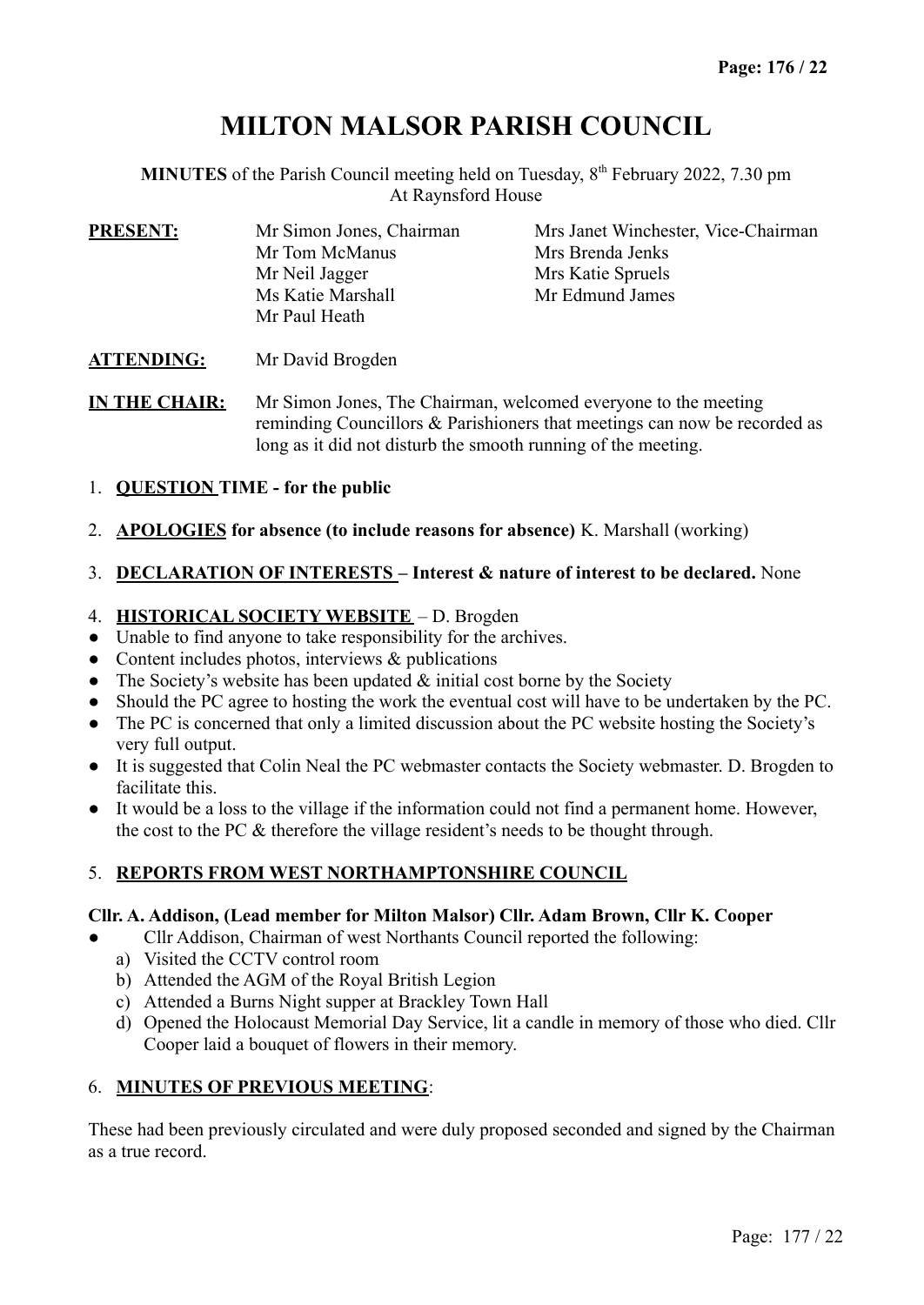# 7. **MATTERS FOR REPORT – arising from the Minutes:**

# **Highways**

• Tree branches down along Towcester Road. Clerk to contact highways

Caravan in field off Towcester Road. Concern there is someone living in it. Clerk to contact WNC enforcement.

# **Lighting**

- E. ON quote for new lantern PL 23 accepted.
- Request made for an up to date street lighting inventory received

## **Village Maintenance / Environment Issues**

● Tree work in Stockwell Road. Invoice queried. J. Winchester made site visit with Allseasons. Matter now resolved.

# **Poor's Trust**

- Vicar written to on  $19<sup>th</sup>$  December 2021 no reply received to date. Clerk to write again.
- $D.$  Moody written to regarding a job description for a Trustee No reply received to date. Clerk to write again.

# **Village Park**

- New 2022 rota sent to all members
- Difficulties in obtaining repairs for the climbing wall
- P. Heath has ordered spare parts & will make the repairs
- Children have damaged the fencing. N. Jagger to replace the netting.
- Crash barrier needs repainting. K. Spruels to contact painter.

#### **Website**

- Work on transferring the History Society web information on going.
- Links to be made to Segro website

#### **Newsletter**

● Work has started on the March edition

### **Dog Warden**

• Concerned to note that dog owners are not picking up dog waste when walking their dogs around the village.

The main problem is in the jitty between Rectory Lane  $&$  Green Street.

### **Footpaths Warden**

- Apologies sent
- Has walked the footpaths
- Report pending
- 8. **CORRESPONDENCE Received & Sent Received from**
	- 1. NCALC Parish On-Line information sent to all members regarding Asset Mapping. Two or more members + the Clerk needed to forma working group.
- Clerk has applied for a three month free copy of PC On-Line. Thereafter the cost will be  $\text{\pounds}100.00 +$ VAT pa.
- A grant of £254.63 has been awarded to MMPC as a result of actively engaging in the Asset Mapping Project.
	- 2. Winvic Closure of the M1 at Junction 15 from  $11<sup>th</sup>$  February at 11.00 pm to Monday  $14<sup>th</sup>$ February at 6.00 am to undertake work on the junction roundabouts.
	- 3. Anglian Water sewer concerns.
- Requests made to AW regarding rats in the sewer at the junction of High Street & Lower Road. Request for a technician to visit.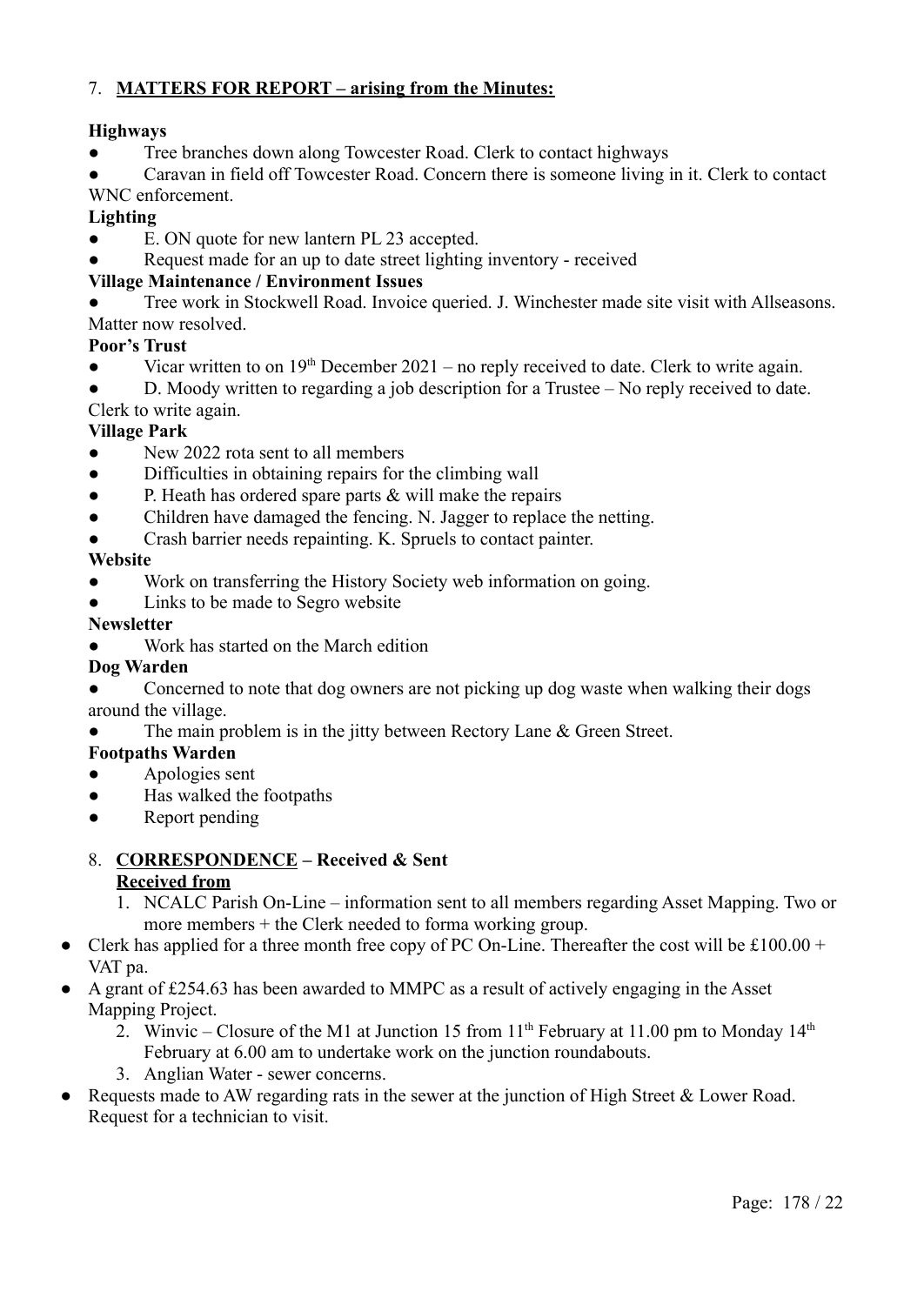- $\bullet$  Hawk Pest Control contacted & site visit made a number of holes in the brick wall surrounding the sewer pipe. Will put bate down once the holes have been filled in.
- AW requested to repair the damage.
- WNC environmental health team contacted. Site visit made.

| 9.<br><b>FINANCE.</b>         |                            |            |
|-------------------------------|----------------------------|------------|
| <b>Bank Balances</b>          | Current A/C                | £200.00    |
|                               | Savings A/C                | £35,603.23 |
| Funds held in the savings a/c | a) Park Account            | £4,709.62  |
|                               | b) Rail Freight Account    | £4,885.00  |
|                               | c) Reserve Fund            | £10,500.00 |
|                               | d) Future Parish Elections | £1,500.00  |

#### **Accounts to be paid:**

It was proposed, seconded & resolved to pay the following invoices:

| Cheque<br>No. | Payee              | <b>Information</b>        | Amount  | <b>VAT</b> | <b>Total</b> |
|---------------|--------------------|---------------------------|---------|------------|--------------|
| 2478          | J. Winchester      | Uplighter                 | 29.94   |            | 29.94        |
| 2479          | <b>HMRC</b>        | Clerk's PAYE              | 68.20   |            | 68.20        |
| 2480          | Marcus Young       | Emptying dog & Waste bins | 1508.00 | 301.60     | 1809.60      |
| 2481          | S. Jones           | Zoom meetings             | 63.17   |            | 63.17        |
| 2482          | Hawk Pest Control  | Park Rabbit control       | 30.00   |            | 30.00        |
| 2483          | E. ON              | Lighting maintenance      | 174.32  | 34.86      | 209.18       |
| 2484          | Cheques cancelled  | Incorrect amount          |         |            |              |
| 2485          | A. Addison (Clerk) | Salary & Expenses         | 273.34  | 53.25      | 326.59       |

#### **Budget & Precept Confirmation.**

- a) The budget agreed by the finance group was confirmed.
- b) Members confirmed the finance group's recommendation of requesting a precept of £29,500.00 for the 2022/2023 financial year.
- c) The confirmed request has been sent to WNC.

### 10. **PLANNING**

| Application                           | Location        | <b>Proposal</b>            | <b>Comments</b>    |
|---------------------------------------|-----------------|----------------------------|--------------------|
| WNS/2022/0146/FUL                     | The Coach House | Renovation of existing     | PC: Object         |
|                                       |                 | barn to include raising    | *Conservation area |
|                                       |                 | ridge height               | *Proposed height & |
|                                       |                 |                            | style of roof      |
| WNS/2022/0120/FUL   16 Towcester Road |                 | 2 storey $\&$ single story | PC No objections   |
|                                       |                 | rear extensions            |                    |

# 11. **OTHER PARISH MATTERS** – Councillor's & Clerk's Reports

#### ● Matters Outstanding

- a) War Memorial work stone mason written to on the  $19<sup>th</sup>$  December- no reply to date. Clerk to write again.
- b) Village Park gate Green Barns written to on  $23<sup>rd</sup>$  December. Phone call received to say would be dealt with in the new year. Clerk will contact again